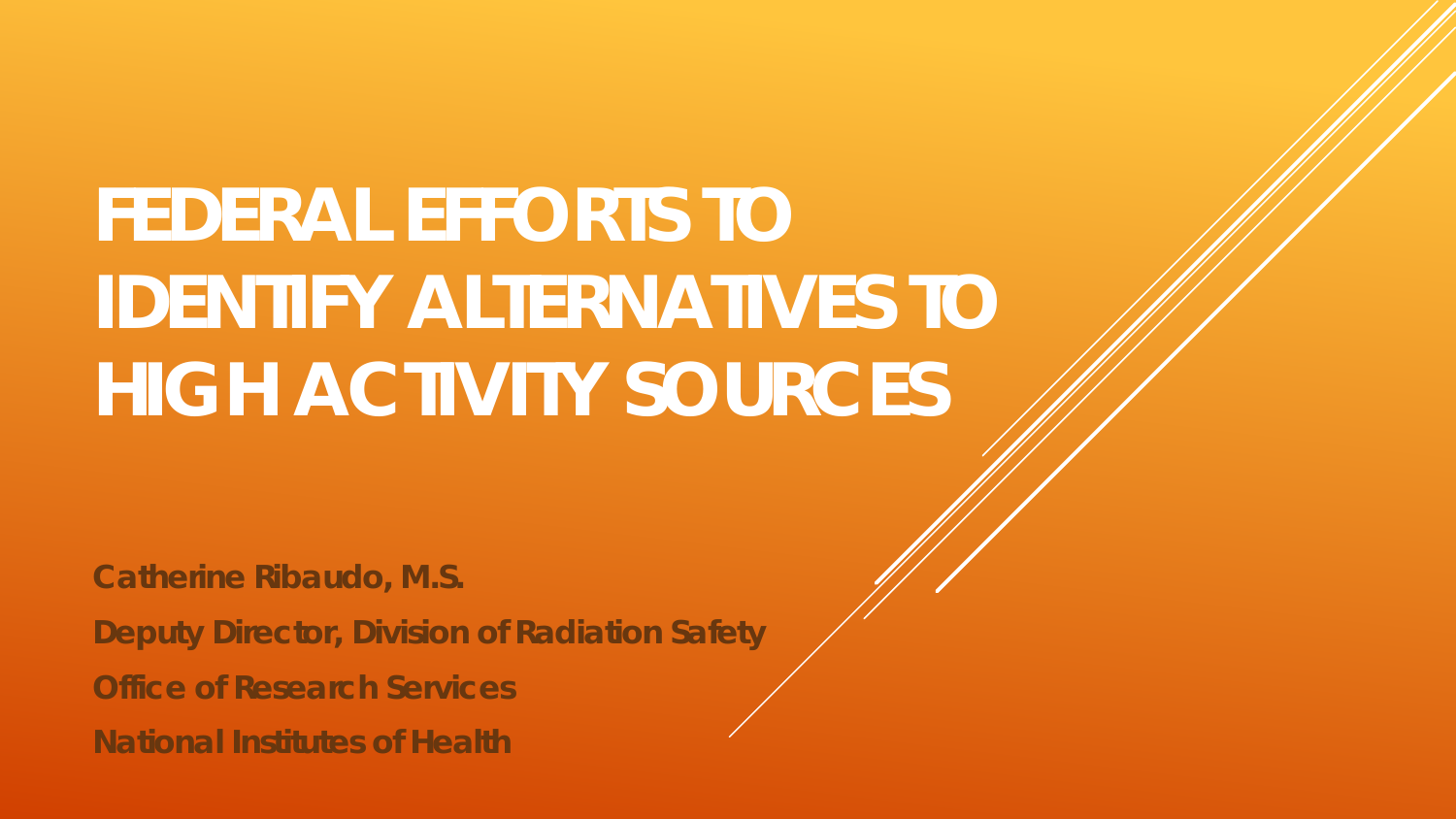

**INTERAGENCY WORKING GROUP ON ALTERNATIVES TO HIGH ACTIVITY RADIOACTIVE SOURCES (GARS)**

**Established June, 2015 Co-Chairs: DOE/NNSA NRC DHHS/NIH**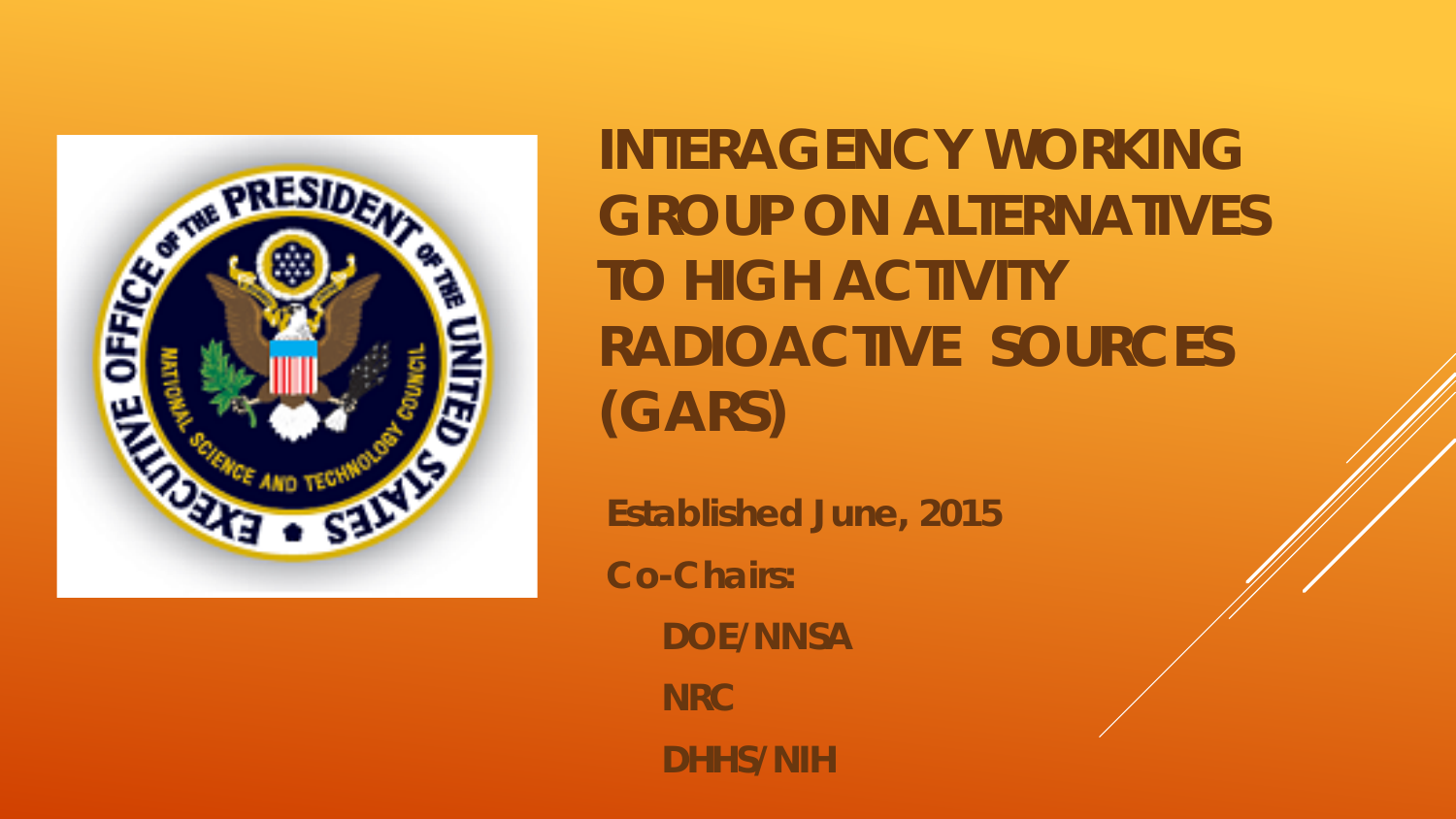# $\boldsymbol{\mathit{II}}$ **…ESTABLISHED BY ACTION OF THE NSTC COMMITTEE ON HOMELAND AND NATIONAL SECURITY (CHNS) SUBCOMMITTEE ON NUCLEAR DEFENSE RESEARCH AND DEVELOPMENT (NDRD).**

-- GARS Charter, June 2015

 $\boldsymbol{\mathsf{II}}$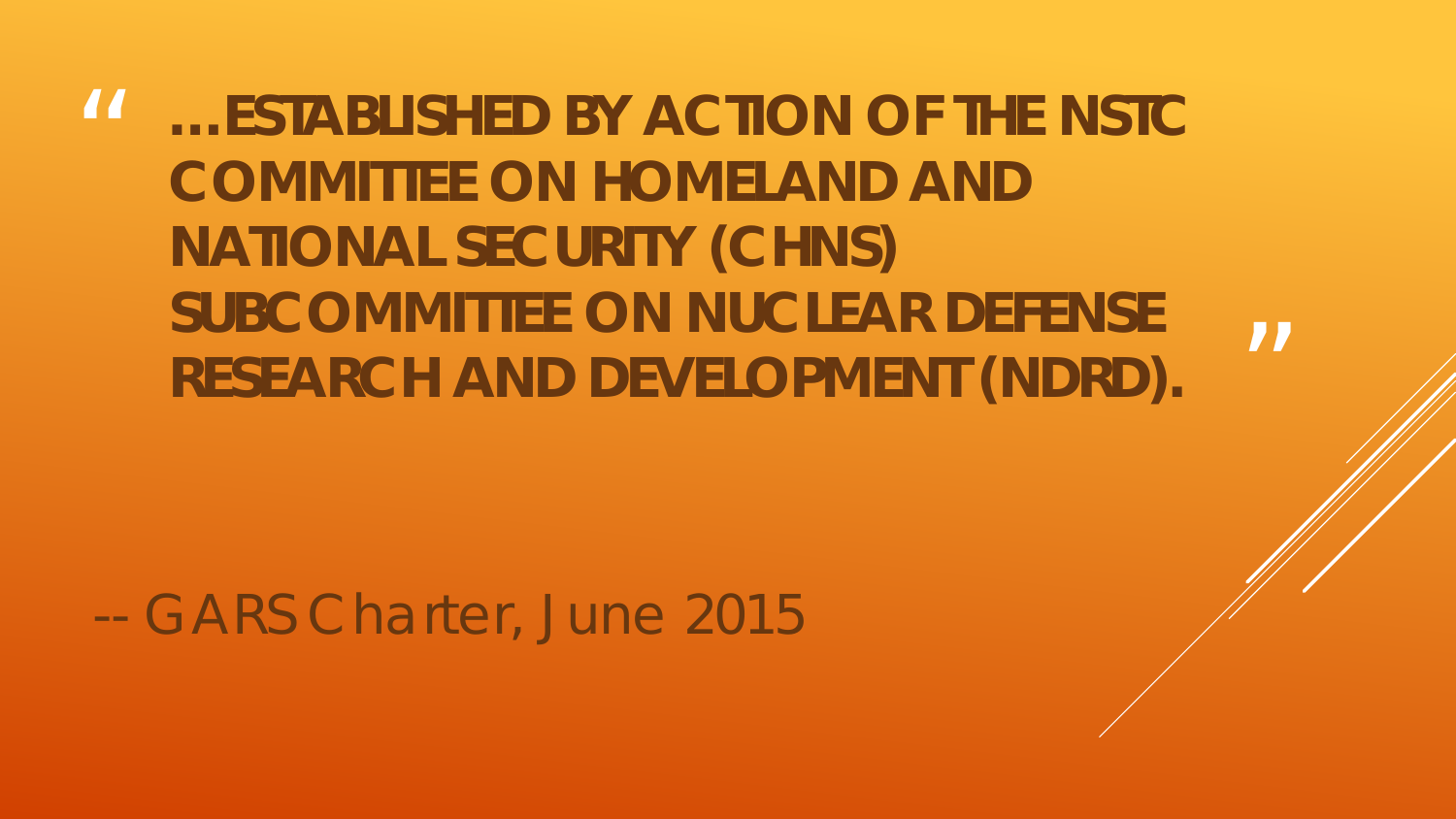**Motivation is that high activity sources = security concern**

- **2002** Congressman Ed Markey and Senator Hillary Clinton "Dirty Bomb Prevention Act" companion bills H.R.5023 and S.2684.
- **2004** IAEA revised Code of Conduct on the Safety and Security of Radioactive **Sources**
- **2005** –Radiation Source Protection and Security Task Force established; first report to Congress in 2006: 10 recommendations, 13 actions.
- **2008** National Research Council of the National Academies published its committee report "Radiation Source Use and Replacement"
- **2008** Markey and Clinton "Nuclear Facility and Material Security Act" companion bills H.R.6816 and S.3444.
- **2010** Radiation Source Protection and Security Task Force report to Congress
- **2014** Radiation Source Protection and Security Task Force report to Congress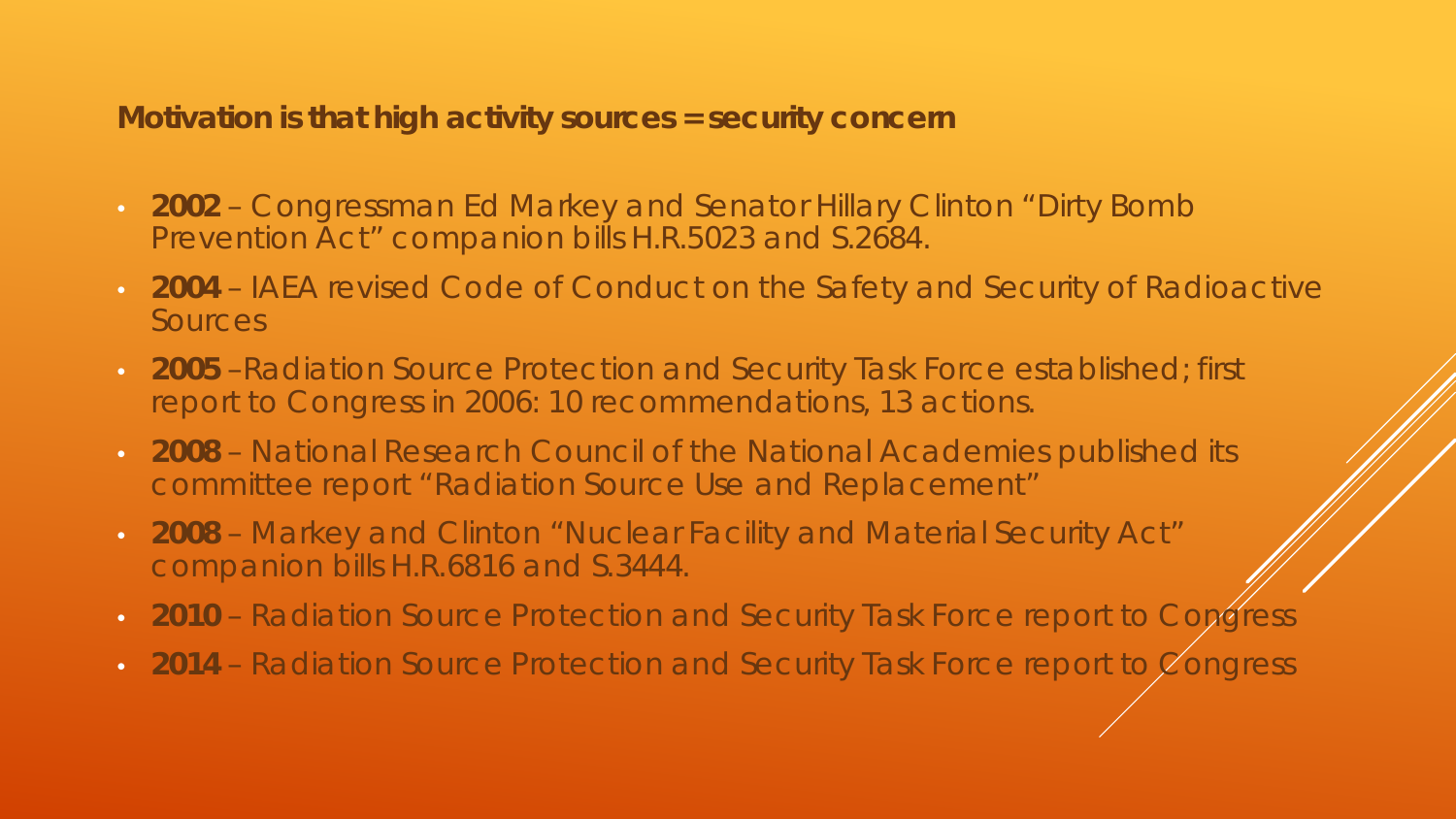

Increases to the physical security of existing devices (irradiator hardening, increased controls) are cited as an "interim measure" to provide enhanced protection of sources, specifically CsCl sources, currently in use.

Adopting alternatives to high activity radioactive sources is a potential means for achieving **permanent threat reduction.**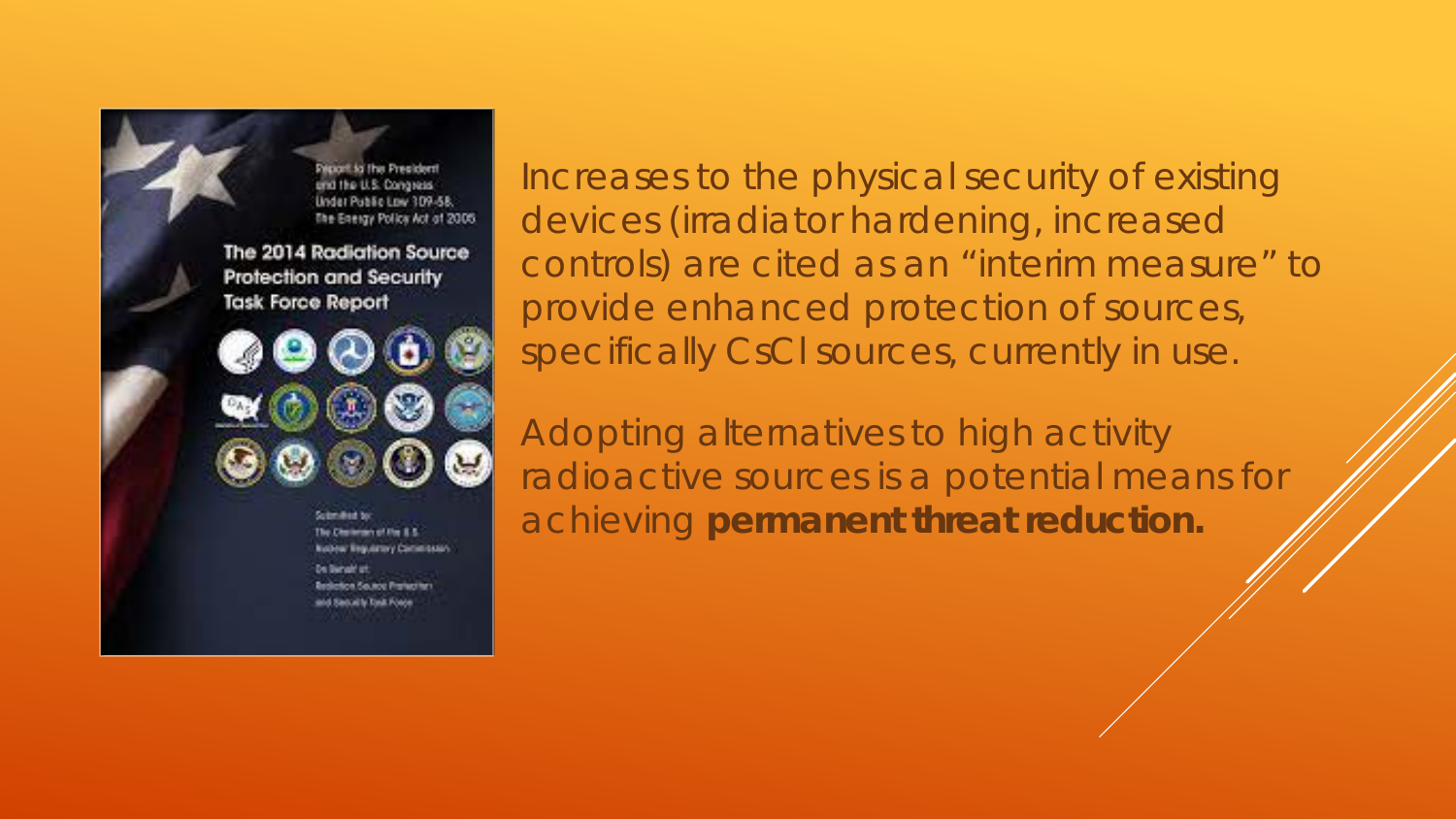

# 2014 TASK FORCE REPORT

"… all members support efforts to further reduce security risks by developing alternative technologies as replacements."

"…the U.S. Government, as appropriate, investigate options such as voluntary, prioritized, incentivized, programs for the replacement of Category 1 and 2 radioactive sources with effective alternatives."

"...U.S. Government agencies, where appropriate, lead by example in the consideration of and transition to alternative technologies that meet technical, operational, and cost requirements."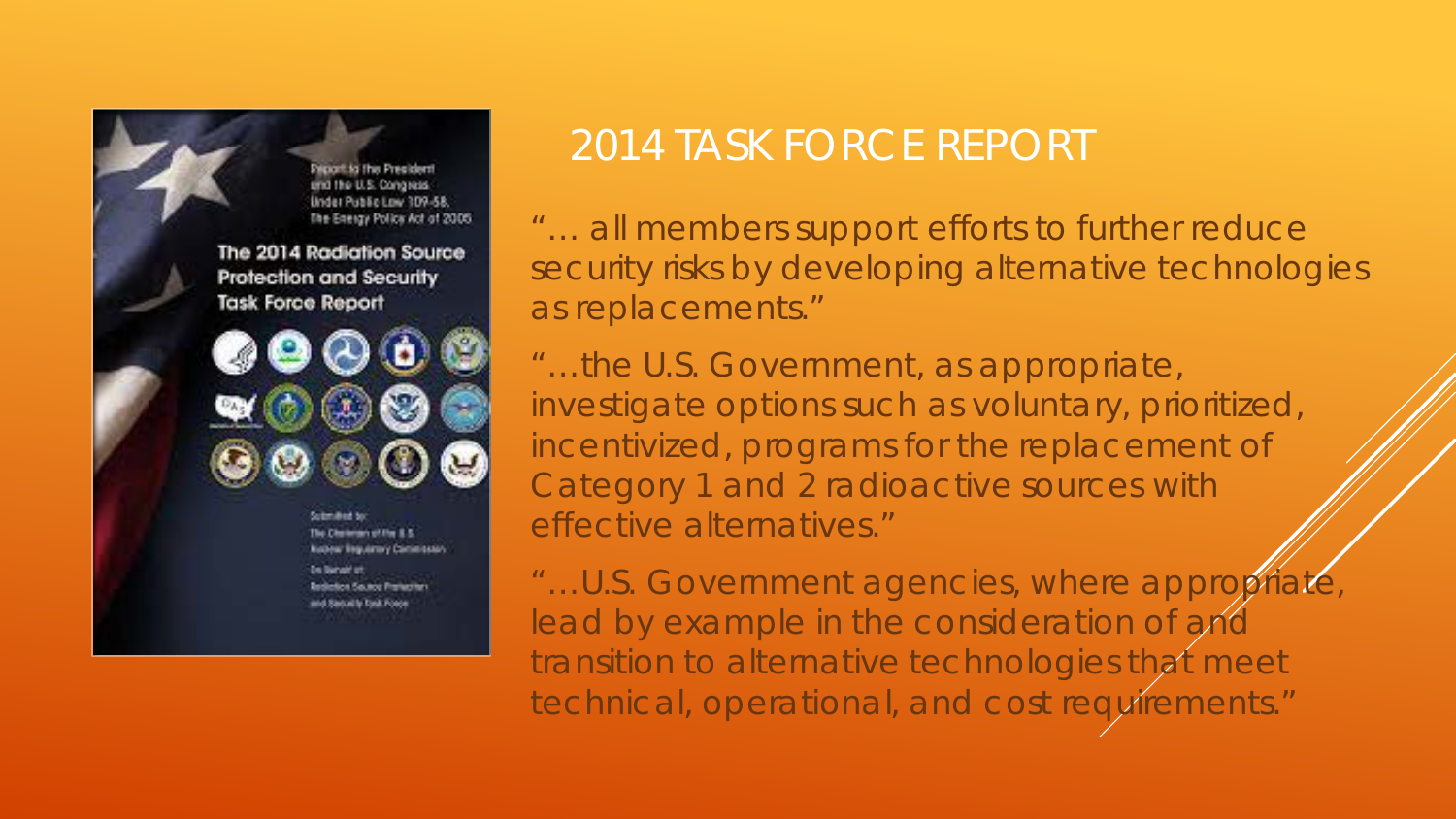# GARS PURPOSE AND SCOPE



- **Provide an assessment** on how Federal agencies are engaged in activities related to high activity radioactive sources and their alternatives
- **Engage relevant Federal agencies** in the development of ideas regarding their potential transition to alternative technologies
- **Support the process** to further the research and development of alternative technologies
- **Develop a best practices guide** for Federal agencies to adopt a long-term transition to alternative technologies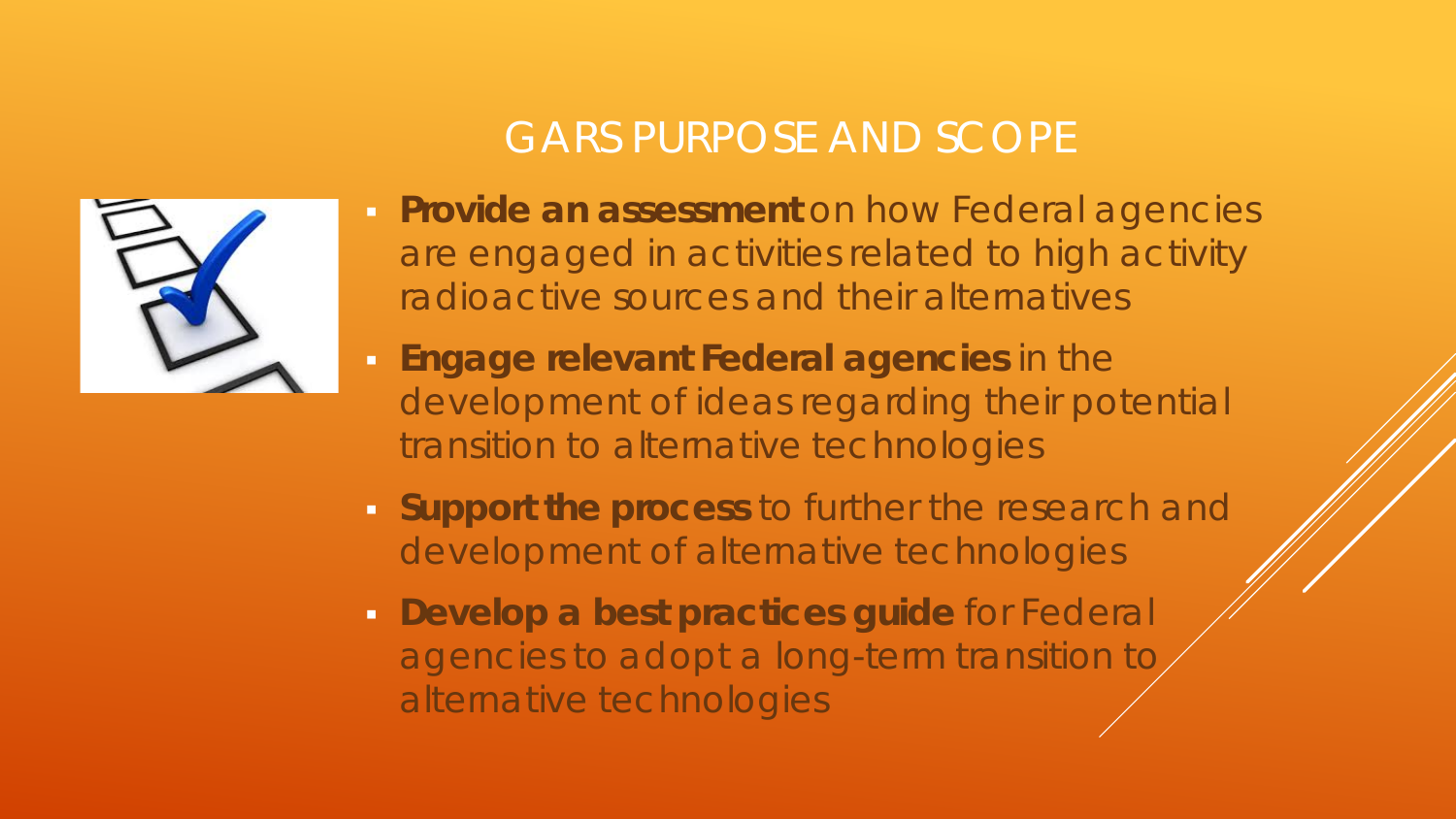

# GARS INITIAL FOCUS

Initial focus is on medical applications:

- Blood irradiation
- Sterilization irradiators
- Research irradiators
- Radiotherapy devices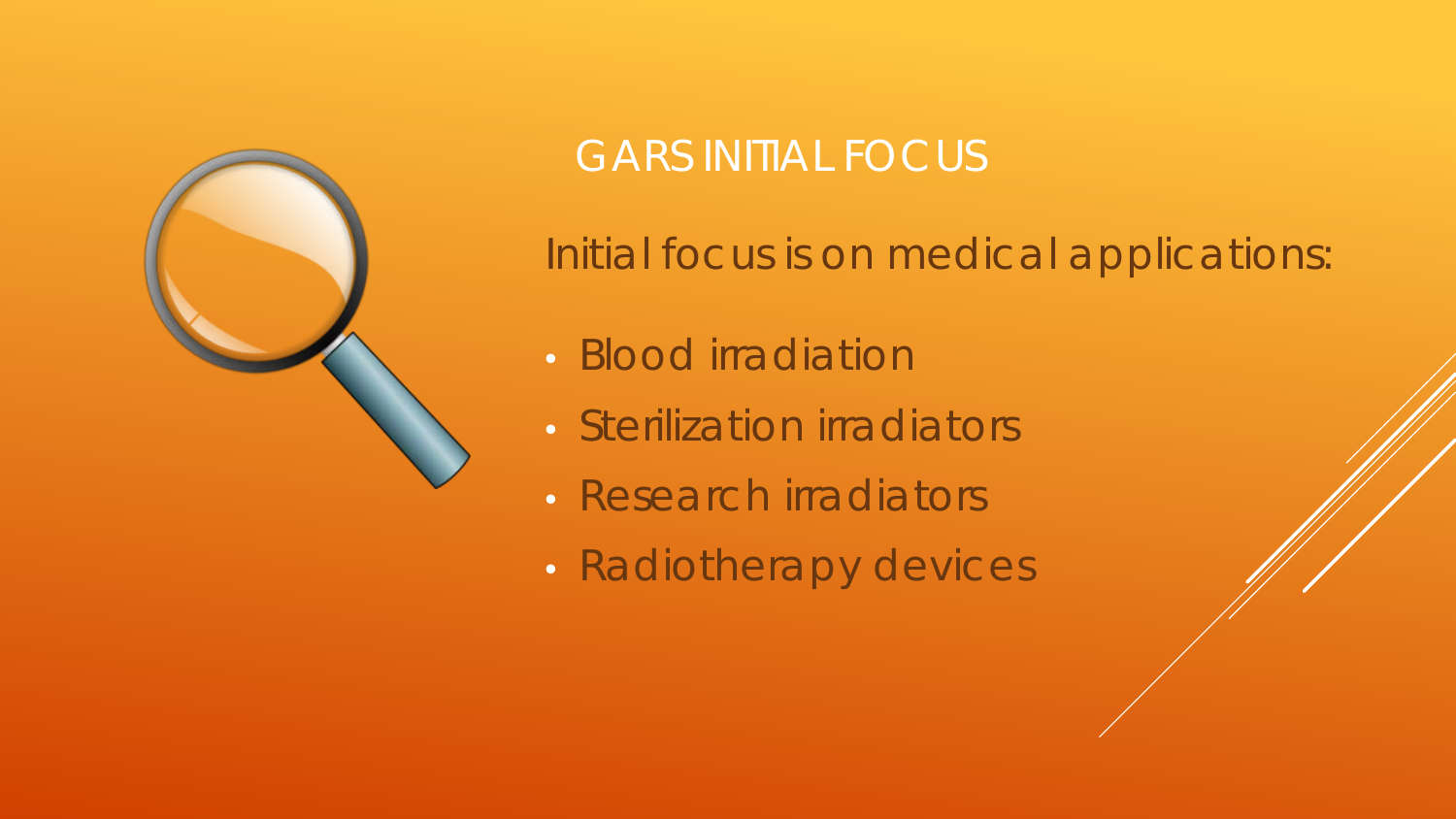## GARS TARGET AUDIENCE

Federal agencies that perform these functions:

- Procure or use high activity radioactive sources
- Fund or operate grant mechanisms to procure or use high activity radioactive sources
- Certify, license or set standards for the use of high activity radioactive sources
- Provide security enhancements and end-of-life management of high activity radioactive sources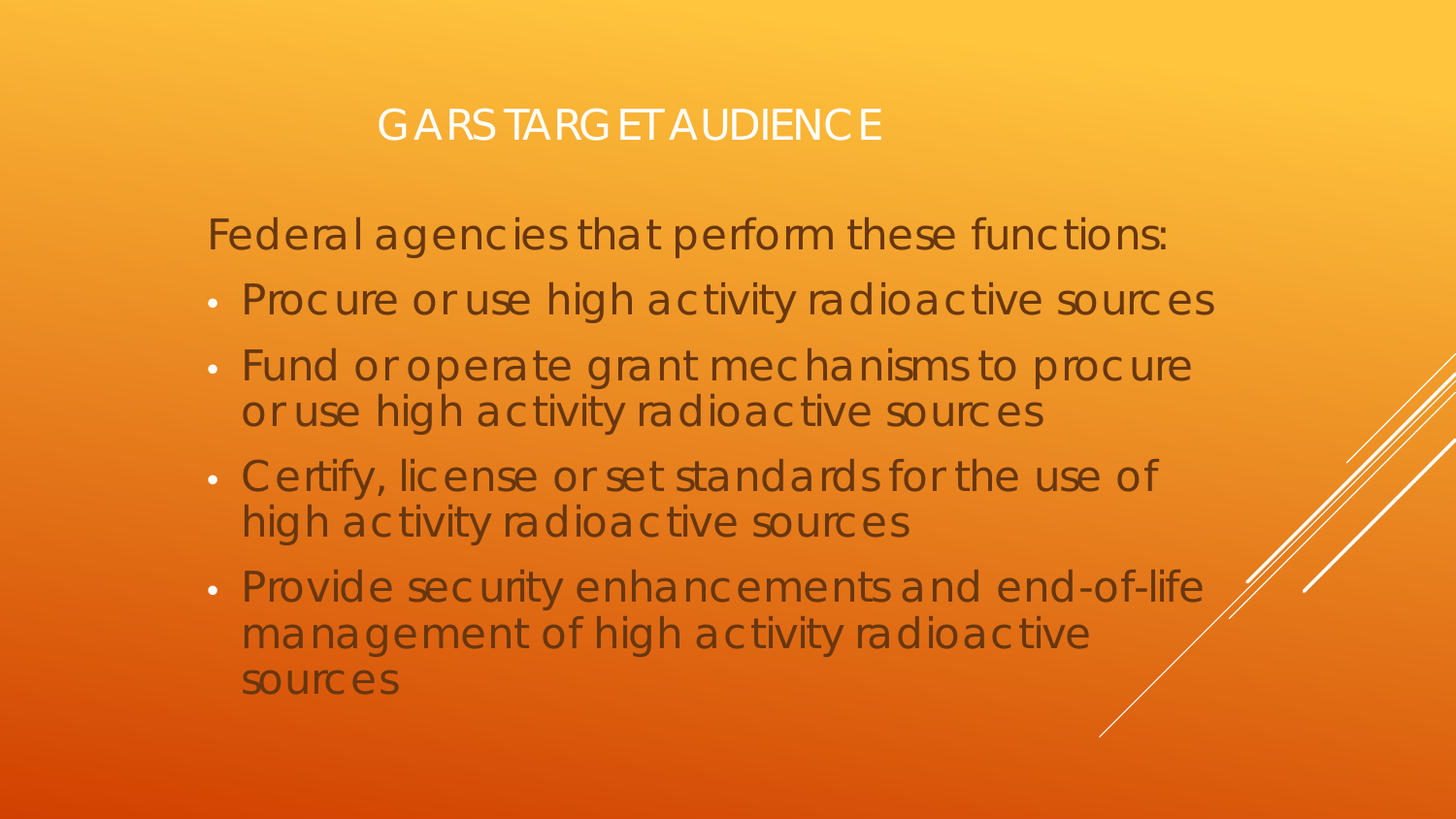#### GARS GOAL

Best practices guidance on measures that Federal agencies can consider incorporating to **promote and otherwise facilitate** the transition to alternative technologies into their **long-term strategic planning** in a way that meets **technical, operational, and cost requirements.**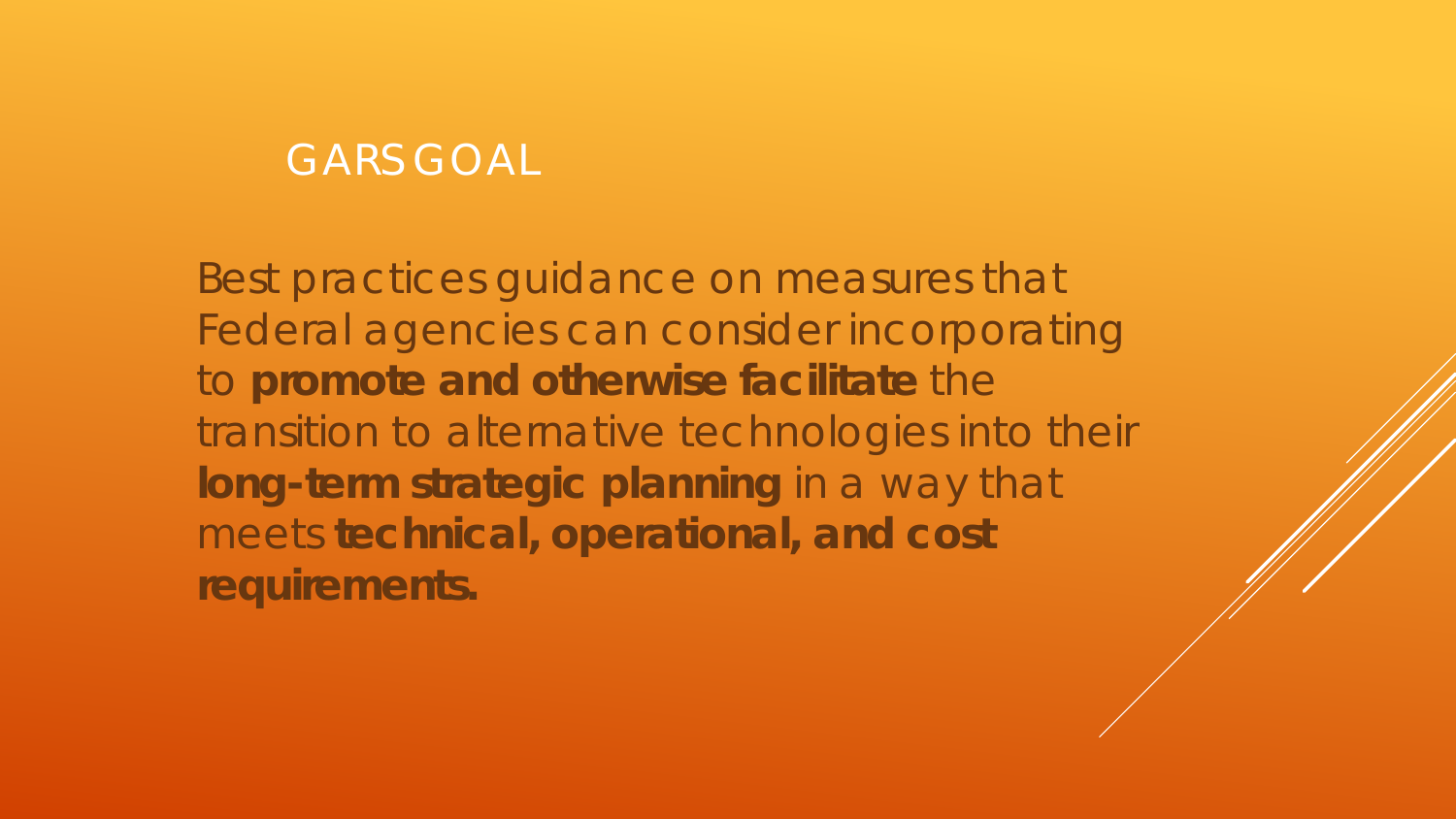#### GARS MEMBERSHIP

Department of Agriculture Department of Commerce Department of Defense Department of Energy Department of Health & Human Services Department of Homeland Security Department of Veterans Affairs Environmental Protection Agency Nuclear Regulatory Commission

Office of Science and Technology **Policy** Office of Management and Budget National Security Council